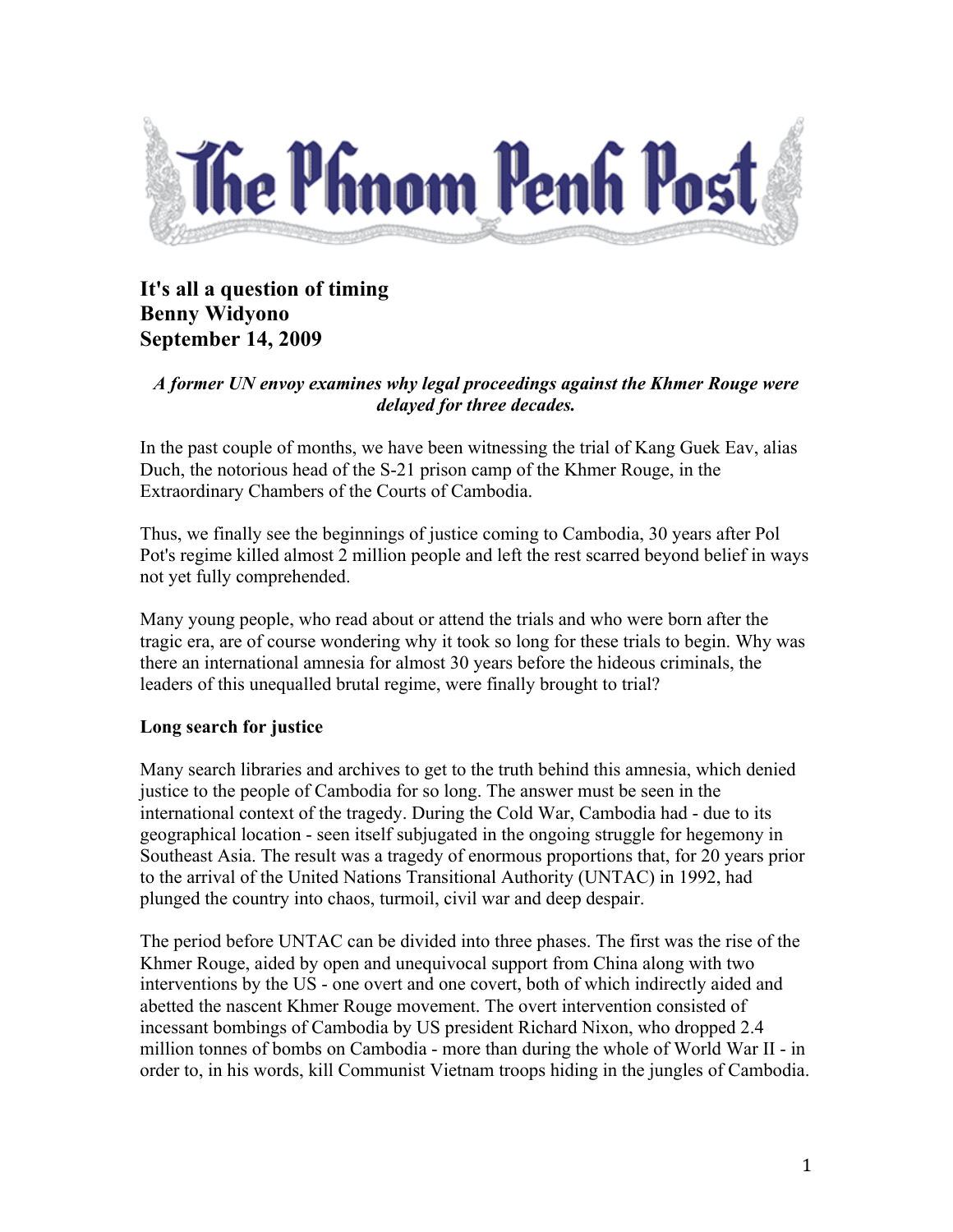This action drove many angry young men and women, who helplessly witnessed the daily dropping of bombs by B-52s onto their paddies and homes, into the arms of the Khmer Rouge. The covert act consisted of King Father Sihanouk's being ousted from power on March 17, 1970, by the right-wing, pro-American General Lon Nol. This was a decisive factor in the meteoric rise of the Khmer Rouge. An enraged King Father Sihanouk, speaking from Beijing, called for a general uprising in collaboration with the Khmer Rouge to defeat Lon Nol and what he termed the "US imperialists".

This ushered in the second phase: the Khmer Rouge's reign of terror between April 17, 1975, and January 7, 1979. On that final day, Vietnamese forces, assisted by exiled Cambodians, united under the banner of the Renakse Samaki Sangkruoh Cheat Kampuchea (United Front for the National Salvation of Kampuchea, or UNFSK). Under the leadership of Samdechs Chea Sim, Heng Samrin and Hun Sen, they liberated Cambodia from the hateful yoke of the Pol Pot regime. The People's Republic of Kampuchea (PRK) was established and soon gained control over almost all of the country.

Alas, this did not please the powers that be in the United Nations in New York - and marked the beginning of a third period: the internationalisation of the Cambodian tragedy. In a travesty of justice, the General Assembly of the United Nations continued to recognise the Khmer Rouge, later bolstered by FUNCINPEC and KPNLF, as the legitimate government of Cambodia, rather than the de facto PRK government. This prolonged the suffering of the Cambodian people for a further 11 years until the Paris Agreements were signed in October 1991. Meanwhile, the international community did not think of holding a Khmer Rouge tribunal because they were too busy propping up leaders of the Pol Pot regime as the "legitimate" government. The Khmer Rouge ambassador, representing Cambodia, would be seen for 11 more years gracing the meetings and cocktail parties of the United Nations and lobbying for the PRK to be denied official recognition. In Cambodia, the PRK did try the Pol Pot-Ieng Sary clique and condemned them to death, but this trial was ignored by the international community.

#### **Tribunal beginnings**

Finally, the co-prime ministers of the new royal government established after the UNTAC elections - Samdech Krom Preah and Samdech Dejo Hun Sen - in June 1998 addressed a letter to the United Nations secretary general requesting assistance in the establishment of a UN-assisted tribunal. Long and acrimonious negotiations ensued over many years, but finally the Extraordinary Chambers in the Courts of Cambodia (ECCC) was established with UN help so that now, finally, the ailing and old leaders of the Khmer Rouge are being brought to justice.

Though the ECCC of course elicits a sigh of relief among Cambodians who have suffered so long, it is certainly not the only means for reconciliation with the Khmer Rouge. Recognition has already taken place in many forms in the country. Ordinary people, encouraged by the return to peace and progress - especially since the last remnants of the Khmer Rouge have been dissolved by government policy - have, of their own volition,